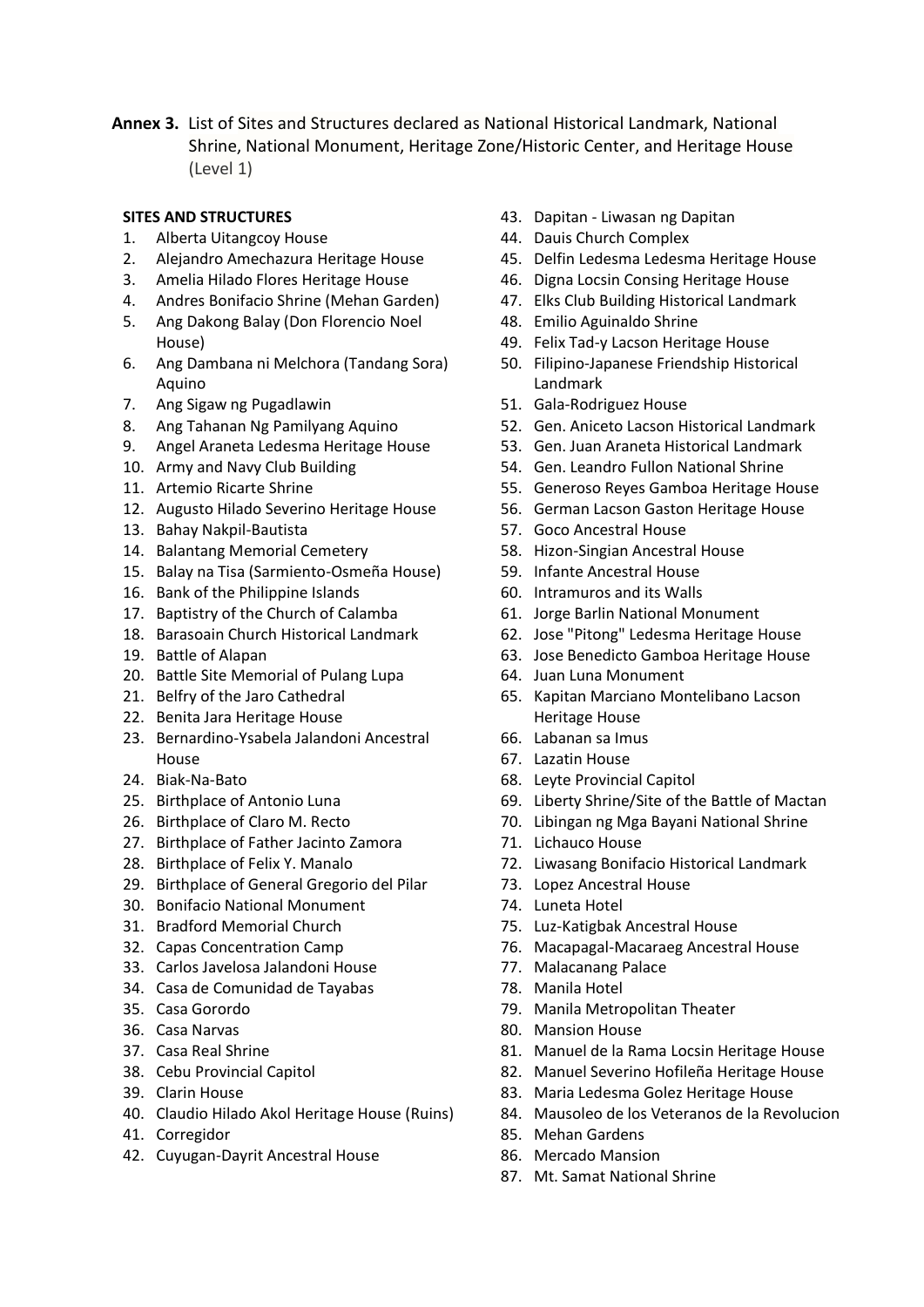- 88. [Natalio Enriquez House](http://nhcphistoricsites.blogspot.com/search/label/Natalio%20Enriquez%20House*)
- 89. [Negros Occidental Provincial Capitol](http://nhcphistoricsites.blogspot.com/search/label/Negros%20Occidental%20Provincial%20Capitol*)
- 90. [Old Casa Real and Provincial Capitol of](http://nhcphistoricsites.blogspot.com/search/label/Old%20Casa%20Real%20and%20Provincial%20Capitol%20of%20Pangasinan*)  [Pangasinan](http://nhcphistoricsites.blogspot.com/search/label/Old%20Casa%20Real%20and%20Provincial%20Capitol%20of%20Pangasinan*)
- 91. [Old Iloilo City Hall](http://nhcphistoricsites.blogspot.com/search/label/Old%20Iloilo%20City%20Hall*)
- 92. [Old Legislative Building \(now National](http://nhcphistoricsites.blogspot.com/search/label/Old%20Legislative%20Building%20%28now%20National%20Museum%29*)  [Museum\)](http://nhcphistoricsites.blogspot.com/search/label/Old%20Legislative%20Building%20%28now%20National%20Museum%29*)
- 93. [Old Town of Dapitan](http://nhcphistoricsites.blogspot.com/search/label/Old%20Town%20of%20Dapitan*)
- 94. [Oppus Ancestral House now Southern Leyte](http://nhcphistoricsites.blogspot.com/search/label/Oppus%20Ancestral%20House%20now%20Southern%20Leyte%20Provincial%20Library*)  [Provincial Library](http://nhcphistoricsites.blogspot.com/search/label/Oppus%20Ancestral%20House%20now%20Southern%20Leyte%20Provincial%20Library*)
- 95. [Paciano Rizal House](http://nhcphistoricsites.blogspot.com/search/label/Paciano%20Rizal%20House*)
- 96. [Pamitinan Cave](http://nhcphistoricsites.blogspot.com/search/label/Pamitinan%20Cave*)
- 97. [Plaza Libertad](http://nhcphistoricsites.blogspot.com/search/label/Plaza%20Libertad*)
- 98. [Portion of Silay City Historical Landmark](http://nhcphistoricsites.blogspot.com/search/label/Portion%20of%20Silay%20City%20Historical%20Landmark*)
- 99. [Portion of the Town of Taal](http://nhcphistoricsites.blogspot.com/search/label/Portion%20of%20the%20Town%20of%20Taal*)
- 100. [Quezon Provincial Capitol Building](http://nhcphistoricsites.blogspot.com/search/label/Quezon%20Provincial%20Capitol%20Building*)
- 101. [Rizal National Monument](http://nhcphistoricsites.blogspot.com/search/label/Rizal%20National%20Monument*)
- 102. [Rizal Park \(Bagumbayan\) Historical Site](http://nhcphistoricsites.blogspot.com/search/label/Rizal%20Park%20%28Bagumbayan%29%20Historical%20Site*)
- 103. [Roca Encantada](http://nhcphistoricsites.blogspot.com/search/label/Roca%20Encantada*)
- 104. [Rodriquez House](http://nhcphistoricsites.blogspot.com/search/label/Rodriquez%20House*)
- 105. [Rosendo Mejica Historical Landmark](http://nhcphistoricsites.blogspot.com/search/label/Rosendo%20Mejica%20Historical%20Landmark*)
- 106. [Santos-Hizon Heritage House](http://nhcphistoricsites.blogspot.com/search/label/Santos-Hizon%20Heritage%20House*)
- 107. [Sarayba House](http://nhcphistoricsites.blogspot.com/search/label/Sarayba%20House*)
- 108. [Seminary of Nueva Caceres](http://nhcphistoricsites.blogspot.com/search/label/Seminary%20of%20Nueva%20Caceres*)
- 109. [Sergio Osmeña House Historical Landmark](http://nhcphistoricsites.blogspot.com/search/label/Sergio%20Osme%C3%B1a%20House%20Historical%20Landmark*)
- 110. [Sheik Karimul Makhdum Mosque](http://nhcphistoricsites.blogspot.com/search/label/Sheik%20Karimul%20Makhdum%20Mosque*)
- 111. [Sheik Karimul Makhdum](http://nhcphistoricsites.blogspot.com/search/label/Sheik%20Karimul%20Makhdum%20Shrine*) Shrine

### **NHCP Museums**

- 1. [Baldomero Aguinaldo Historical Landmark](http://nhcphistoricsites.blogspot.com/search/label/Baldomero%20Aguinaldo%20Historical%20Landmark*)
- 2. [Barasoain Church Historical Landmark](http://nhcphistoricsites.blogspot.com/search/label/Barasoain%20Church%20Historical%20Landmark*)
- 3. [Bonifacio Trial House](http://nhcphistoricsites.blogspot.com/search/label/Bonifacio%20Trial%20House*)
- 4. [Casa Real Shrine](http://nhcphistoricsites.blogspot.com/search/label/Casa%20Real%20Shrine*)
- 5. [Emilio Aguinaldo Shrine](http://nhcphistoricsites.blogspot.com/search/label/Emilio%20Aguinaldo%20Shrine*)
- 6. [Juan Luna Shrine](http://nhcphistoricsites.blogspot.com/search/label/Juan%20Luna%20Shrine*)
- 7. [Leon Apacible Historical Landmark](http://nhcphistoricsites.blogspot.com/search/label/Leon%20Apacible%20Historical%20Landmark*)
- 8. [Mabini Shrine PUP](http://nhcphistoricsites.blogspot.com/search/label/Mabini%20Shrine%20PUP*)
- 9. [Mabini Shrine Tanauan](http://nhcphistoricsites.blogspot.com/search/label/Mabini%20Shrine%20Tanauan*)
- 10. [Marcela Agoncillo Historical Landmark](http://nhcphistoricsites.blogspot.com/search/label/Marcela%20Agoncillo%20Historical%20Landmark*)
- 11. [Marcelo H. Del Pilar National Shrine](http://nhcphistoricsites.blogspot.com/search/label/Marcelo%20H.%20Del%20Pilar%20National%20Shrine*)

### **Philippines' Firsts**

- 1. [First Mass in the Philippines](http://nhcphistoricsites.blogspot.com/search/label/First%20Mass%20in%20the%20Philippines*)
- 2. [First Rizal Monument in the Philippines](http://nhcphistoricsites.blogspot.com/search/label/First%20Rizal%20Monument%20in%20the%20Philippines*)

## **Architects**

1. [Bradford Memorial Church](http://nhcphistoricsites.blogspot.com/search/label/Bradford%20Memorial%20Church*)

- 112. [Silliman University](http://nhcphistoricsites.blogspot.com/search/label/Silliman%20University*)
- 113. [Silva House](http://nhcphistoricsites.blogspot.com/search/label/Silva%20House*)
- 114. [Site of the Battle of Imus](http://nhcphistoricsites.blogspot.com/search/label/Site%20of%20the%20Battle%20of%20Imus*)
- 115. [Soledad and Maria Montelibano Lacson](http://nhcphistoricsites.blogspot.com/search/label/Soledad%20and%20Maria%20Montelibano%20Lacson%20Heritage%20House*) [Heritage House](http://nhcphistoricsites.blogspot.com/search/label/Soledad%20and%20Maria%20Montelibano%20Lacson%20Heritage%20House*)
- 116. [Surrender Site of General Tomuyuki](http://nhcphistoricsites.blogspot.com/search/label/Surrender%20Site%20of%20General%20Tomuyuki%20Yamashita*)  [Yamashita](http://nhcphistoricsites.blogspot.com/search/label/Surrender%20Site%20of%20General%20Tomuyuki%20Yamashita*)
- 117. [Syquia Mansion](http://nhcphistoricsites.blogspot.com/search/label/Syquia%20Mansion*)
- 118. [Teodoro Brillantes House](http://nhcphistoricsites.blogspot.com/search/label/Teodoro%20Brillantes%20House*)
- 119. [Teodoro Morada Heritage House](http://nhcphistoricsites.blogspot.com/search/label/Teodoro%20Morada%20Heritage%20House*)
- 120. [The Session Hall of the Senate of the](http://nhcphistoricsites.blogspot.com/search/label/The%20Session%20Hall%20of%20the%20Senate%20of%20the%20Philippines*)  [Philippines](http://nhcphistoricsites.blogspot.com/search/label/The%20Session%20Hall%20of%20the%20Senate%20of%20the%20Philippines*)
- 121. [The Tejeros Convention \(Casa Hacienda](http://nhcphistoricsites.blogspot.com/search/label/The%20Tejeros%20Convention%20%28Casa%20Hacienda%20and%20its%20Environs%29*)  [and its Environs\)](http://nhcphistoricsites.blogspot.com/search/label/The%20Tejeros%20Convention%20%28Casa%20Hacienda%20and%20its%20Environs%29*)
- 122. [Tirad Pass National Shrine](http://nhcphistoricsites.blogspot.com/search/label/Tirad%20Pass%20National%20Shrine*)
- 123. [Torogan House](http://nhcphistoricsites.blogspot.com/search/label/Torogan%20House*)
- 124. [University of Santo Tomas](http://nhcphistoricsites.blogspot.com/search/label/University%20of%20Santo%20Tomas*)
- 125. [Vicente Conlu Montelibano Heritage](http://nhcphistoricsites.blogspot.com/search/label/Vicente%20Conlu%20Montelibano%20Heritage%20House*)  [House](http://nhcphistoricsites.blogspot.com/search/label/Vicente%20Conlu%20Montelibano%20Heritage%20House*)
- 126. [Vicente Manansala Historical Landmark](http://nhcphistoricsites.blogspot.com/search/label/Vicente%20Manansala%20Historical%20Landmark*)
- 127. [Victor Fernandez Gaston House \(Balay](http://nhcphistoricsites.blogspot.com/search/label/Victor%20Fernandez%20Gaston%20House%20%28Balay%20Negrense%29*)  [Negrense\)](http://nhcphistoricsites.blogspot.com/search/label/Victor%20Fernandez%20Gaston%20House%20%28Balay%20Negrense%29*)
- 128. [Wenceslao Vinzons Historical Landmark](http://nhcphistoricsites.blogspot.com/search/label/Wenceslao%20Vinzons%20Historical%20Landmark*)
- 129. [Ylagan-De La Rosa Ancestral House](http://nhcphistoricsites.blogspot.com/search/label/Ylagan-De%20La%20Rosa%20Ancestral%20House*)
- 130. [Zapote Battlefield](http://nhcphistoricsites.blogspot.com/search/label/Zapote%20Battlefield*)
	- 12. [Miguel Malvar Historical Landmark](http://nhcphistoricsites.blogspot.com/search/label/Miguel%20Malvar%20Historical%20Landmark*)
	- 13. [Nagcarlan Underground Cemetery](http://nhcphistoricsites.blogspot.com/search/label/Nagcarlan%20Underground%20Cemetery%20Historical%20Landmark*)  [Historical Landmark](http://nhcphistoricsites.blogspot.com/search/label/Nagcarlan%20Underground%20Cemetery%20Historical%20Landmark*)
	- 14. [Pamintuan House](http://nhcphistoricsites.blogspot.com/search/label/Pamintuan%20House*)
	- 15. [Pinaglabanan Memorial Shrine](http://nhcphistoricsites.blogspot.com/search/label/Pinaglabanan%20Memorial%20Shrine*)
	- 16. [President Diosdado P. Macapagal](http://nhcphistoricsites.blogspot.com/search/label/President%20Diosdado%20P.%20Macapagal%20Museum%20and%20Library*)  [Museum and Library](http://nhcphistoricsites.blogspot.com/search/label/President%20Diosdado%20P.%20Macapagal%20Museum%20and%20Library*)
	- 17. [Quezon Memorial Shrine](http://nhcphistoricsites.blogspot.com/search/label/Quezon%20Memorial%20Shrine*)
	- 18. [Ramon Magsaysay Historical Landmark](http://nhcphistoricsites.blogspot.com/search/label/Ramon%20Magsaysay%20Historical%20Landmark*)
	- 19. [Rizal Shrine Calamba](http://nhcphistoricsites.blogspot.com/search/label/Rizal%20Shrine%20Calamba*)
	- 20. [Rizal Shrine Dapitan](http://nhcphistoricsites.blogspot.com/search/label/Rizal%20Shrine%20Dapitan*)
	- 21. [Rizal Shrine Fort Santiago](http://nhcphistoricsites.blogspot.com/search/label/Rizal%20Shrine%20Fort%20Santiago*)